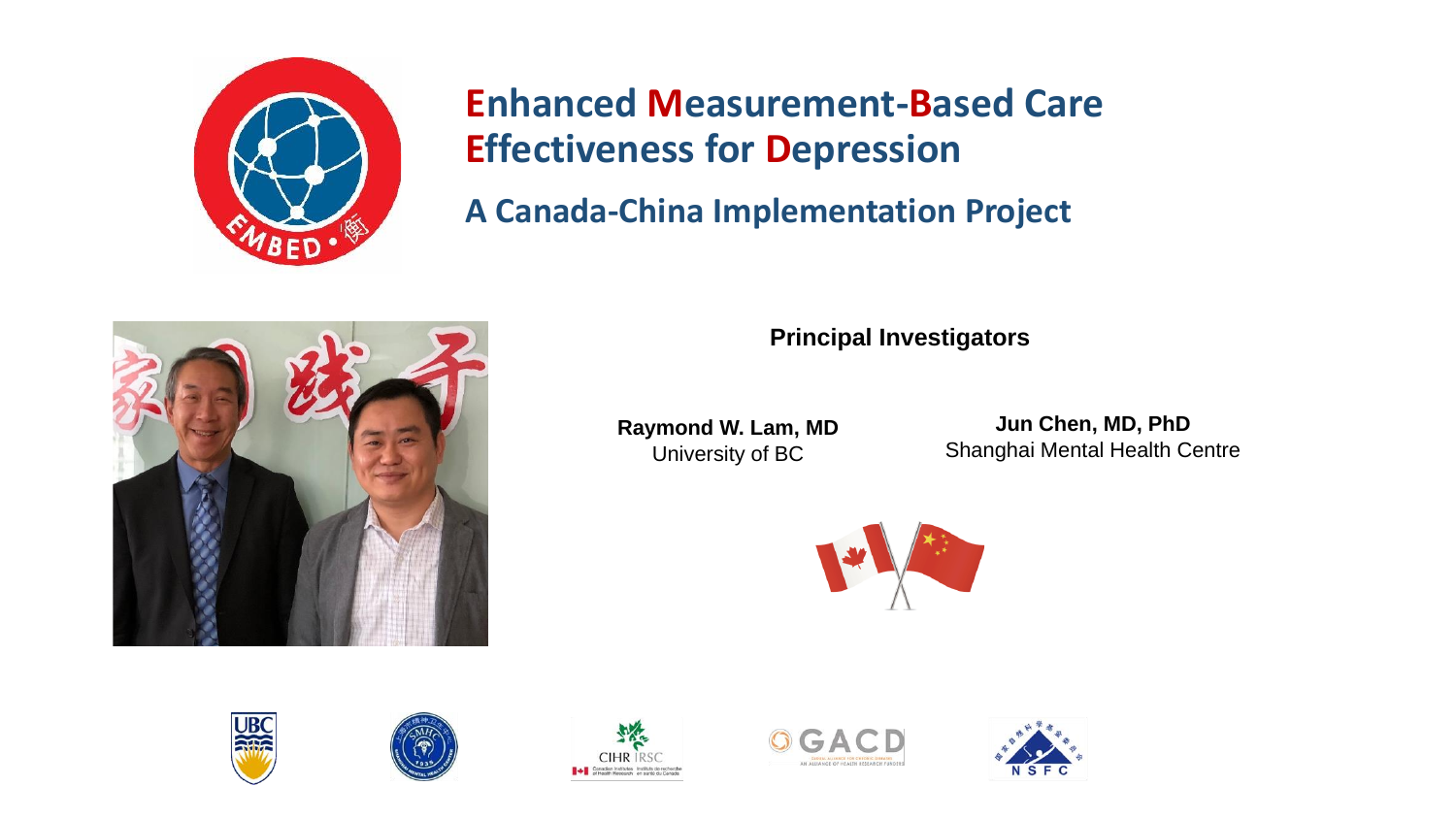

**Enhanced Measurement-Based care Effectiveness in Depression EMBED: A Canada-China Implementation Project**

# **Study Aims**

- ⚫ Identify barriers and facilitators to measurement-based care (MBC) in China
- ⚫ Adapt a Canadian enhanced MBC (eMBC) program for the Chinese health care setting
- ⚫ Compare the effectiveness of eMBC vs. standard MBC for physician implementation and clinical outcomes
- ⚫ Build knowledge and capacity for scale up in China and beyond



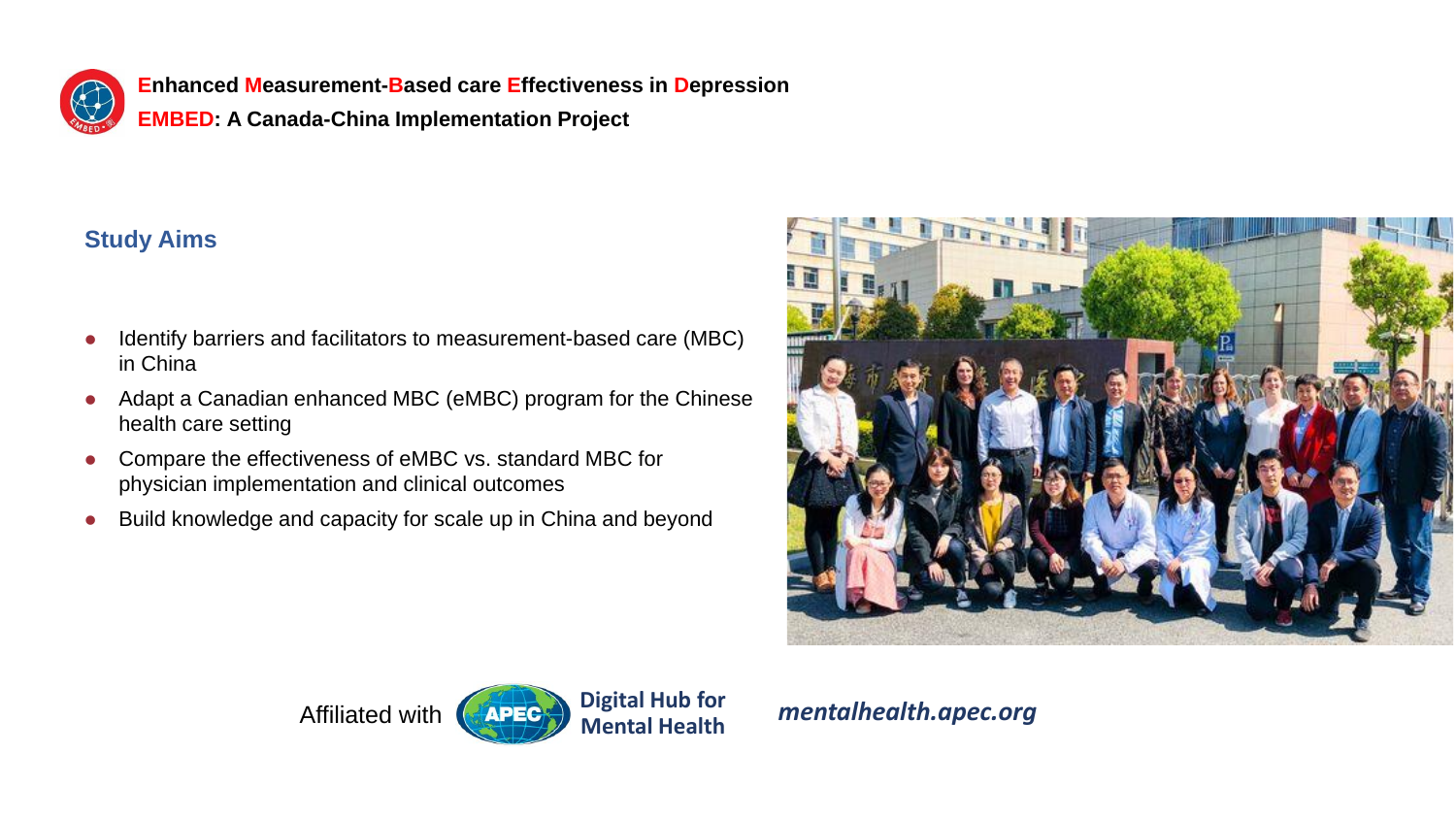

**EMBED: A Canada-China Implementation Project**

# **Phase 1 (1.5 years, 2018-2019)**

- ⚫ Set up a Chinese Project Action Group
- ⚫ Conduct a comprehensive Situational Analysis
- ⚫ Identify barriers and enablers to eMBC at patient, physician, clinic and system levels
- Create and pilot the eMBC tools
- Create and pilot the eMBC implementation program











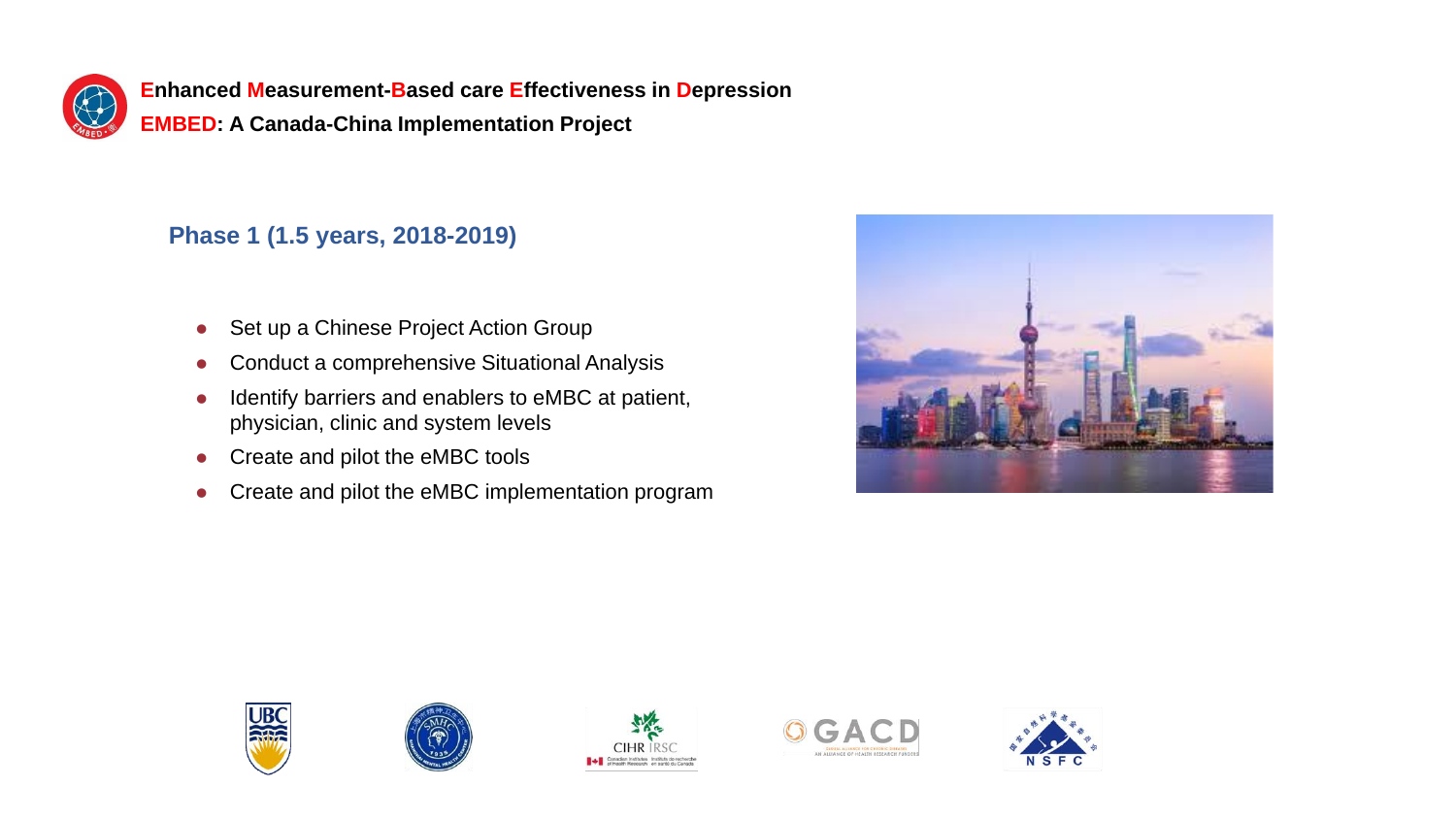

**EMBED: A Canada-China Implementation Project**

# **Past Year Milestones:**

### ⚫ **October 2019**

Finished a comprehensive Situational Analysis of the implementation environment for eMBC in Shanghai

- $\triangleright$  Online clinician survey (n=116)
- ➢ Online patient survey (n=309)
- $\triangleright$  In-person clinician interview (n=30)
- ➢ Patient focus group (6 groups, 19 participants in total)
- ➢ Secondary documents review (PRIME SA form, shortened SA forms for each mental health centre, workflow reports)

#### ⚫ **December 2019**

Developed an implementation tool using the Behaviour Change Wheel framework based on SA results. (comprehensive understanding of barriers and enablers to eMBC implementation from the perspective of patients, providers and the broader mental health system)

#### ⚫ **January – present, 2020**

Adapting the eMBC program for WeChat









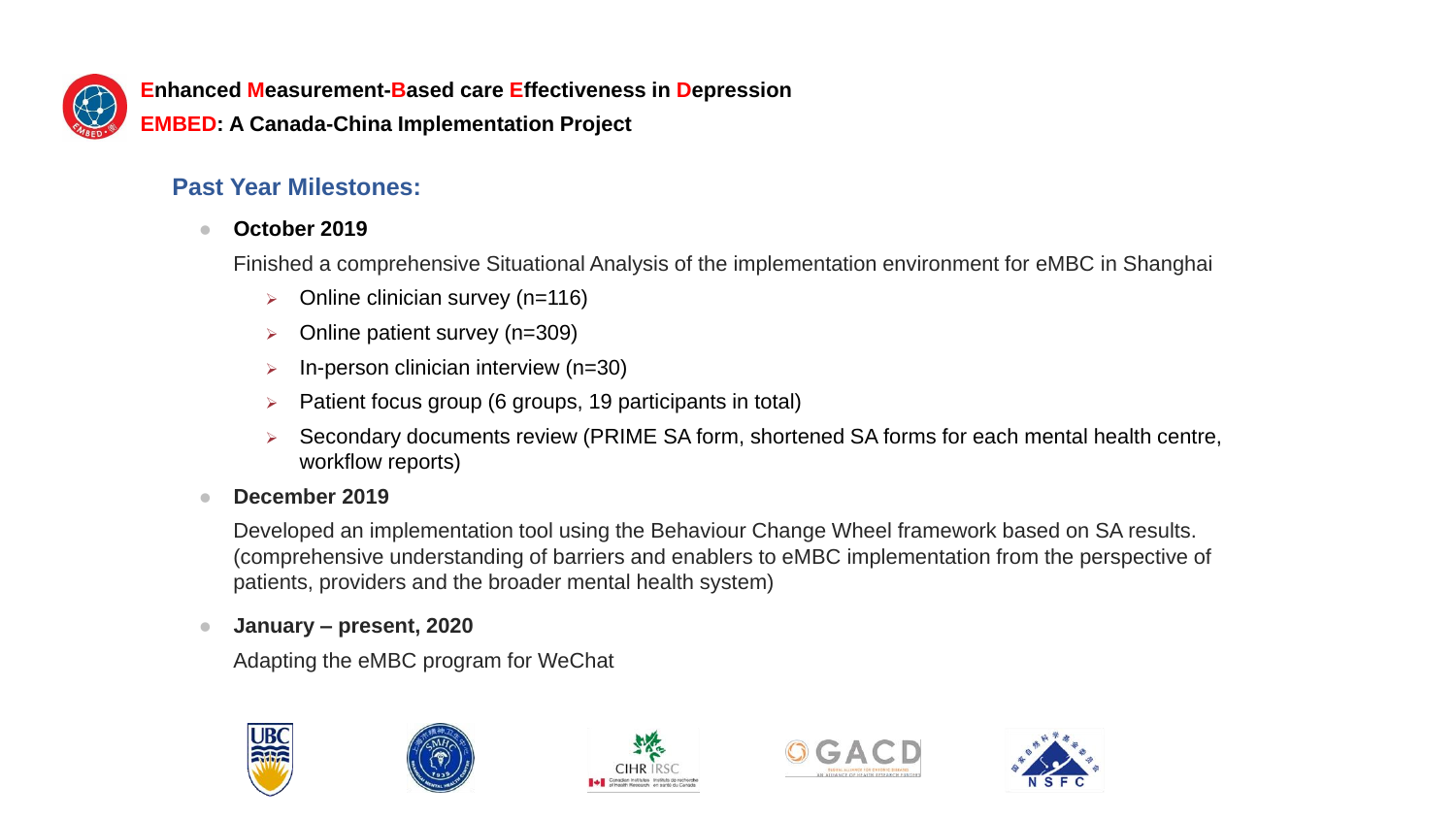

**EMBED: A Canada-China Implementation Project**

# **Wechat Mini-Programs:**

- ➢ **Wechat**
	- ❖ a Chinese multi-purpose messaging, social media, mobile payment app
	- ❖ with over 1 billion monthly active users
	- ❖ described as "China's app for everything"
- ➢ **Wechat Mini Program**
	- ❖ programs used within Wechat
	- ❖ no need to download
	- ❖ easier to use and share with others

Create two WeChat Mini Programs for EMBED:

- ➢ **Outcome Measures Mini Program**
- ➢ **eMBC Mini Program (mood tracking and Feeling Better)**



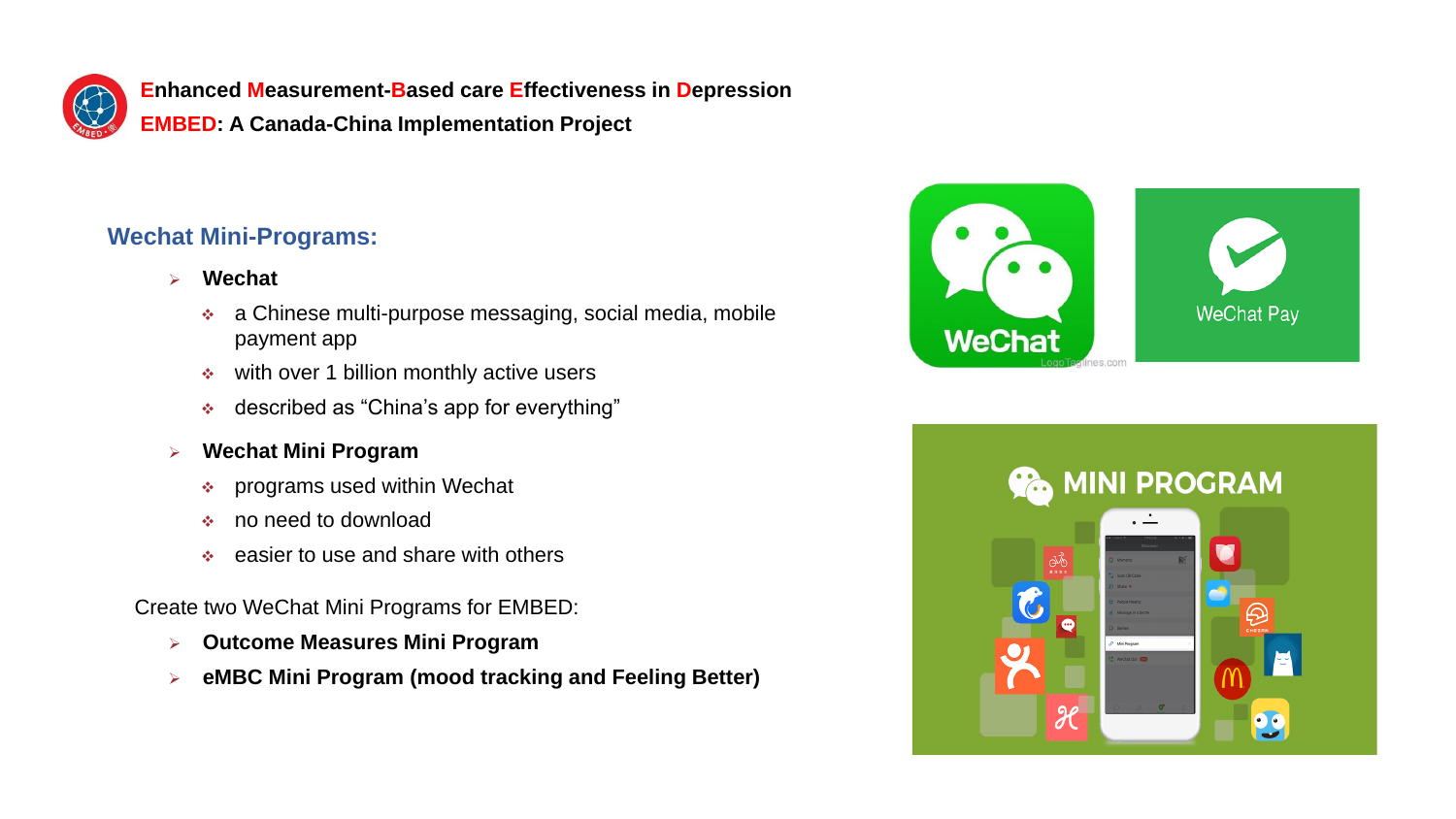

**EMBED: A Canada-China Implementation Project**

# **Feeling Better Program (based on Bounce Back)**

- Developed by Dr. Chris Williams, Professor at University of Glasgow, UK
- Adopted by the Canadian Mental health Association (CMHA) British Columbia Division
- Evidence-based, low-cost, low-intensity, based on CBT
- ⚫ Lay-coached, self-management
	- ❖ Self-management materials: slides with audios, workbooks, worksheets, videos
	- ❖ Video/phone coaching service
- ⚫ Translation and adaptation for WeChat



..<sup>.</sup> **Bounce**Back ®<br>Final provided in your health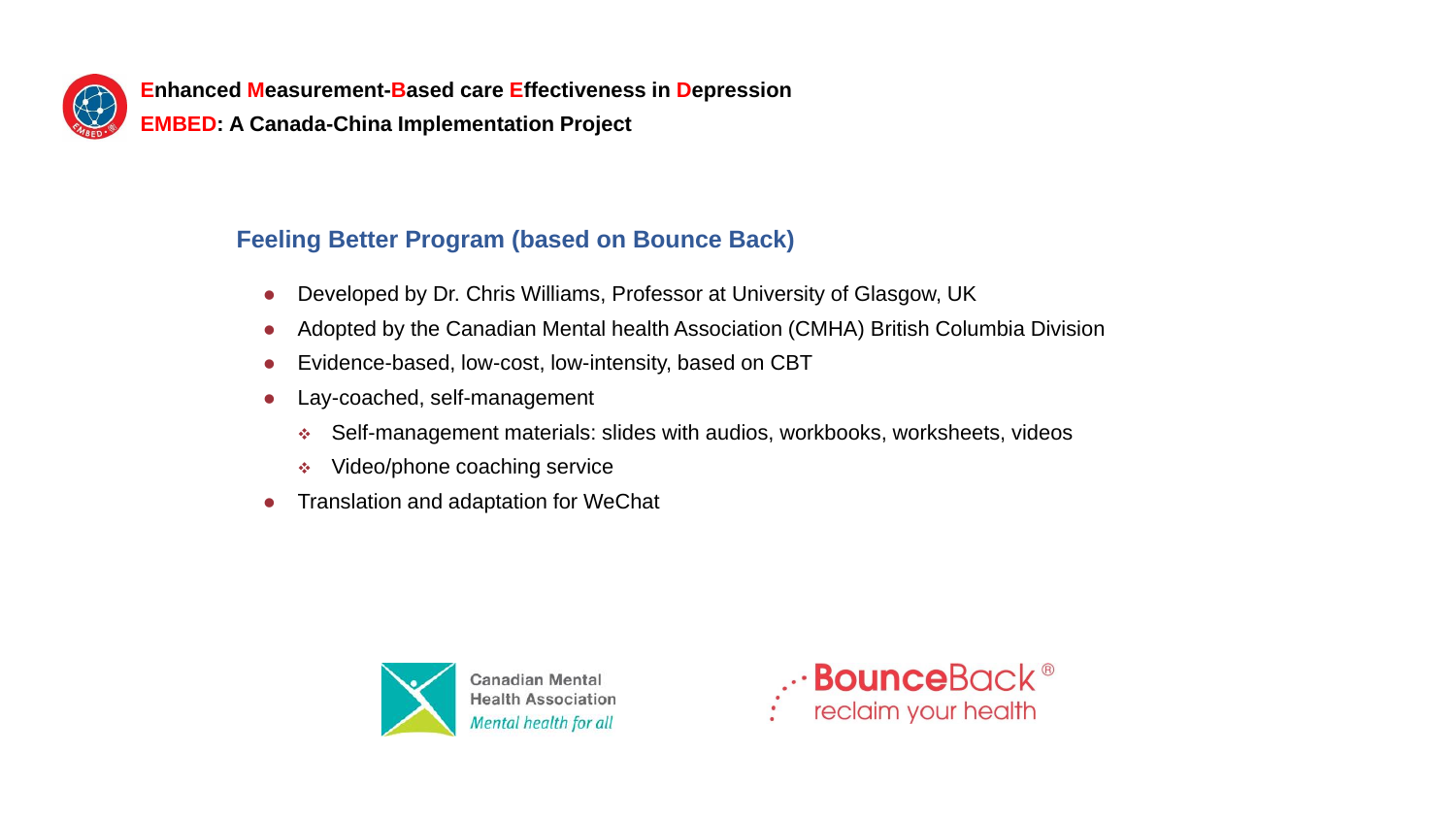**EMBED: A Canada-China Implementation Project** 

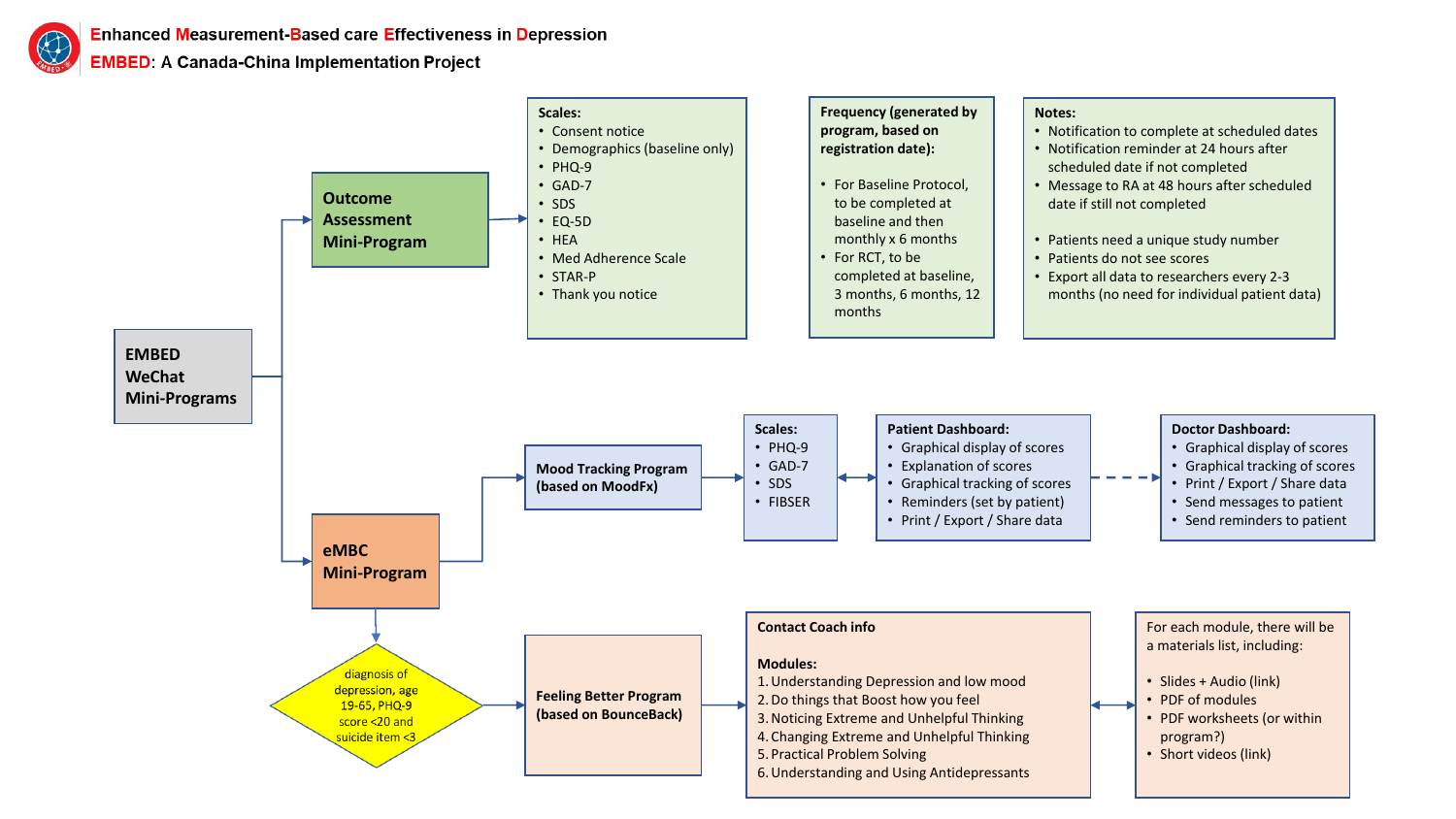

**EMBED: A Canada-China Implementation Project**

# **Next Steps:**

- ➢ **Baseline Study**:
	- o Use Outcome Measures mini-program
	- o 300 participants (100 from each hospital)
	- o Measures at baseline, 3 months, and 6 months
- ➢ **CME and MBC Training**
- ➢ **Bounce Back Training**
- ➢ **Cluster-randomized RCT**











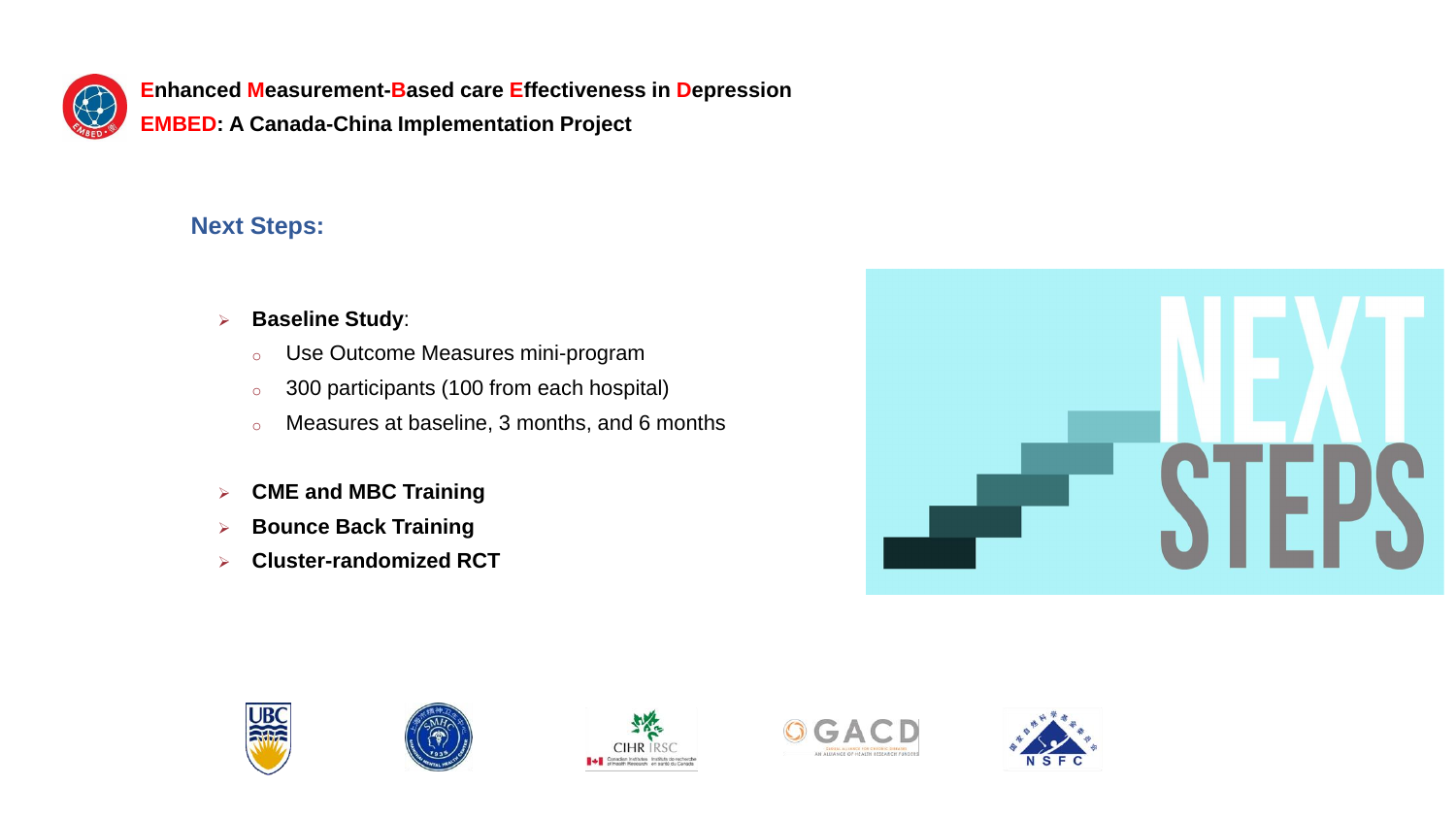

**EMBED: A Canada-China Implementation Project**

# **Phase 2 (3.5 years, 2021 - 2023)**

- Conduct a cluster-randomized trial (RCT)
- ⚫ Use an adaptive, hybrid implementation/effectiveness design
- Use mixed-methods for outcomes
- ⚫ Outcomes at 0, 3, 6 and 12 months
- ⚫ Qualitative outcomes with patients and clinicians











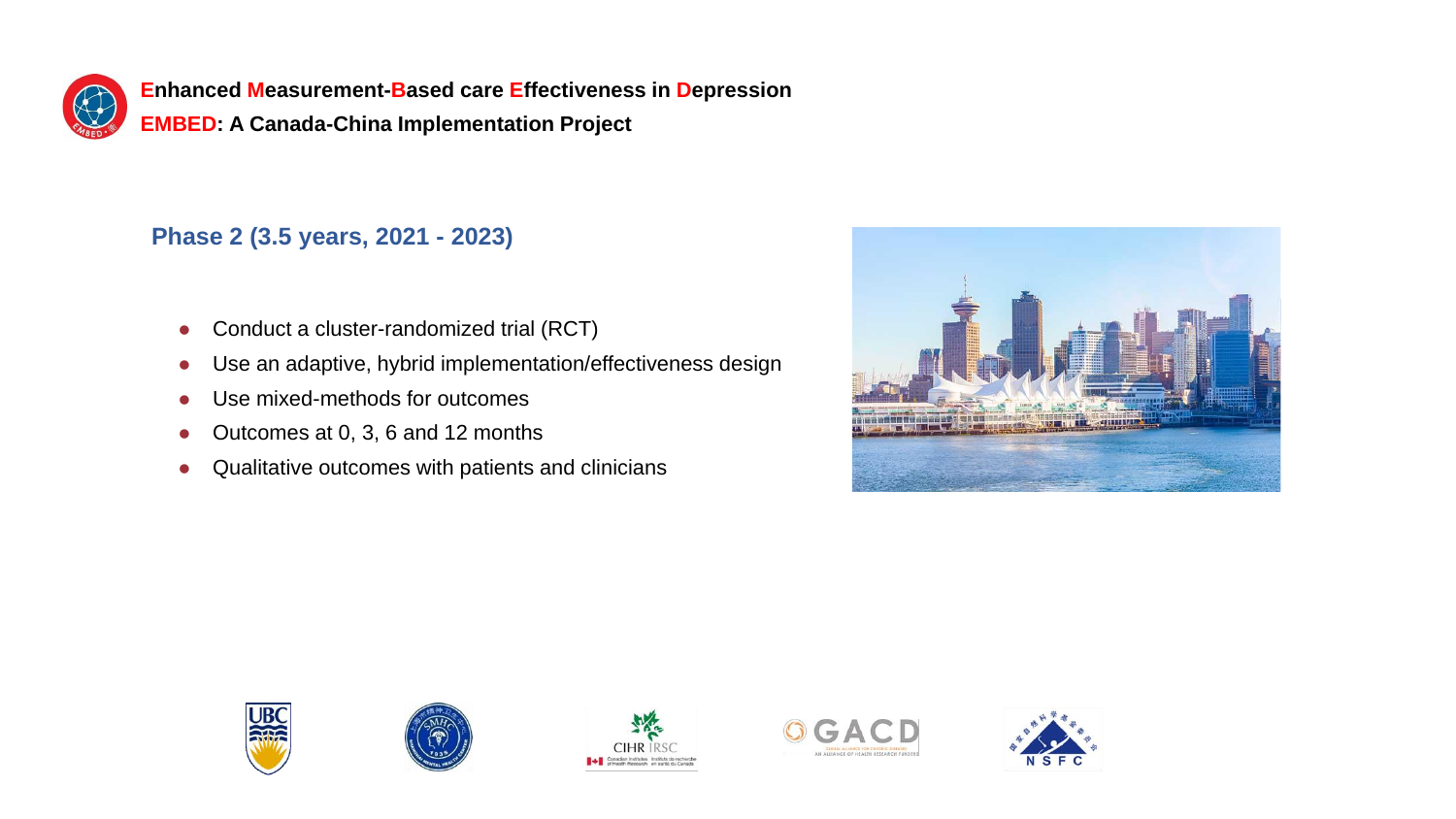

**EMBED: A Canada-China Implementation Project**

#### **Published Papers:**

- ⚫ Murphy JK, Michalak EE, Colquhoun H, Woo C, Ng CH, Parikh SV, Culpepper L, Dewa CS, Greenshaw AJ, He Y, Kennedy SH, Li XM, Liu T, Soares CN, Wang Z, Xu Y, [Chen J, Lam RW. Methodological approaches to situational analysis in global](https://www.ncbi.nlm.nih.gov/pubmed/31258925)  mental health: a scoping review. Glob Ment Health (Camb). 2019; 6:e11.
- ⚫ Wang Z, Ma X, Xiao C. Standardized treatment strategy for depressive disorder. In Fang Y (ed). [Depressive Disorders: Mechanisms, Measurement and Management](https://link.springer.com/book/10.1007/978-981-32-9271-0). Adv Exp Med Biol 2019; 1180:193-199.
- ⚫ Chen J, Hu S. Individualized treatment strategy for depressive disorder. In Fang Y (ed). [Depressive Disorders: Mechanisms, Measurement and Management.](https://link.springer.com/book/10.1007/978-981-32-9271-0) Adv Exp Med Biol 2019; 1180:219-232.
- ⚫ Wang Z, Niu Z, Yang L, Cui L. Internet-based management for depressive disorder. [In Fang Y \(ed\). Depressive Disorders: Mechanisms, Measurement and](https://link.springer.com/book/10.1007/978-981-32-9271-0)  Management. Adv Exp Med Biol 2019; 1180:267-276.
- Yang XR, Chen J, Fang YR. [eMBC in Depression Treatment.](http://www.cnki.com.cn/Article/CJFDTotal-SDJB201903022.htm) Journal of psychiatry, 2019, Vol 31, No. 3
- Ng C, Li V, Gratzer D, Lam RW. Global mental health and technology. In: Eyre H, Lavretsky H, Reynolds III C, Berk M (eds): Convergence Mental Health: A Roadmap Towards Transdisciplinary Innovation and Entrepreneurship. Oxford: Oxford University Press, 2020, in press.
- Yang XR, Murphy JK, Michalak EE, Yang T, Wang X, Liu J, Lu Y, Lin X, Su YS, Huang J, Wang ZW, Zhang P, Liu TL, Chen J, Lam RW, Fang Y. A survey of acceptability of emental health in outpatients with depression. Journal of Psychiatry/Jingshen Jixue, submitted.
- Yang T, Chen J, Lam RW, Fang Y, Xu Y. Mental health service challenges during the COVID-19 pandemic: Experience and best practices from China. Can J Psychiatry, submitted.

#### **Papers in Progress:**

- ⚫ Hong RN, Murphy JK, Michalak EE, Yang T, Wang Z, Yatham LN, Lam RW, Chen J. Implementing measurementbased care for depression in clinical settings: Practical solutions for clinicians. Neuropsychiatric Disease and Treatment, in preparation.
- ⚫ Murphy JK, Michalak EE, Colquhoun H, Burton H, He Y, Huang J, Huang L, Liu J, Liu TL, Su Y, Wang X, Wang Z, Xu Y, Yang L, Yang T, Yang X, Zhang P, Culpepper L, Dewa CS, Greenshaw AJ, Kennedy SH, Li XM, Ng CH, Parikh SV, Soares CN, Lam RW, Chen J. Barriers and facilitators to implementing measurement-based care in Shanghai: A situational analysis.
- ⚫ Huang L, Yang T, Liu J, Murphy JK, Michalak EE, Wang Z, Yatham LN, Lam RW, Chen J. Mobile health applications for depression in China: A systematic review.
- ⚫ Zhu M, Yang XR, Wang X, Hong RN, Liu J, Murphy JK, Michalak EE, Wang Z, Chen J, Lam RW. The efficacy of measurement-based care for depression: a meta-analysis of randomized controlled trials.
- ⚫ Cheung B, Wang X, Liu J, Murphy JK, Michalak EE, Chen J, Lam RW. A patient and psychiatrist online survey of technology for measurement-based care for depression: China-Canada differences.

#### **Presentations and Webinars:**

- ⚫ Jill K Murphy. COVID-19 and mental health in the Asia Pacific: Challenges, risks and opportunities. Association of Pacific Rim Universities (APRU) Global Mental Health Webinar Series. July, 2020.
- ⚫ Raymond W Lam. Psychiatric care in a post-COVID world: Focus on virtual and digital mental health. Webinar for Middle East psychiatrists. June, 2020
- ⚫ Raymond W Lam. Measurement-based care in China. Annual Congress of the Chinese Society of Psychiatrists (CSP), Nanjing, China. August, 2019.
- ⚫ Jun Chen. Overcome the barriers to e-Health implementation Introduction to the China-Canada EMBED project. Jiangsu Province Psychiatry Annual Conference, Nanjing, China. January, 2019.
- ⚫ Jun Chen. Overcome the barriers to e-Health implementation Introduction to the China-Canada EMBED project. The Yangtze River Delta Forum, Shanghai, China. November, 2018.
- ⚫ Jun Chen. EMBED-A Canada-China implementation project. The Shanghai Forum, Shanghai, China, May, 2018.
- ⚫ Raymond W. Lam. Standardized treatment for depression: Applying CANMAT guidelines. Depression Conference: Integration and Innovation, Beijing and Shanghai, China. April, 2018.
- ⚫ Raymond W Lam. Functional recovery in depression. Grand Rounds, West China Hospital, Chengdu, and Kangning Hospital, Shenzhen, China. April, 2018.